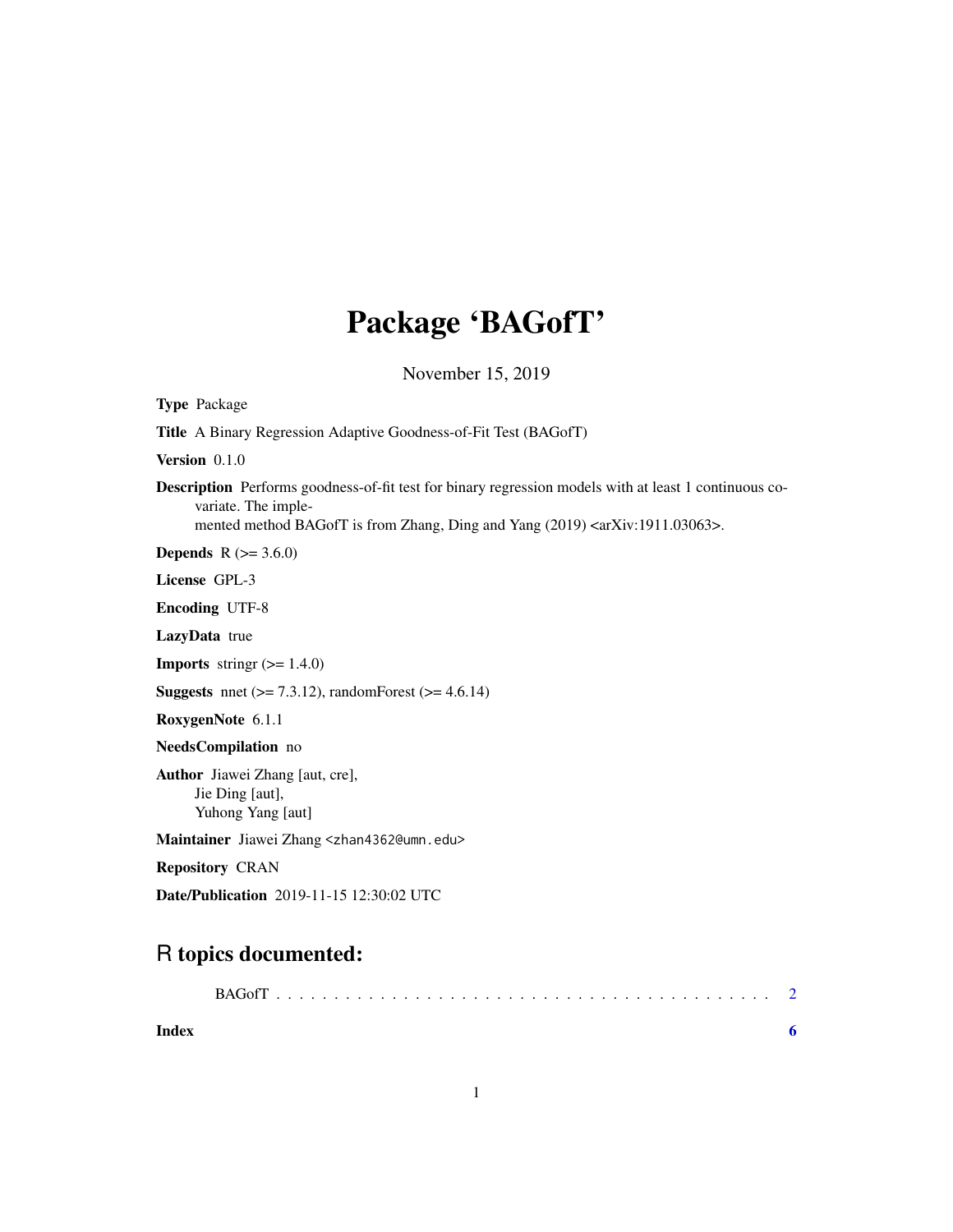<span id="page-1-0"></span>

#### Description

BAGofT is used to test the goodness-of-fit of binary regression models with at least one continuous covariate. The test statistic is constructed based on the results from multiple splits. In each split, the test first splits the data into a training set and test set. Then it adaptively selects candidate partitions based on the training set and performs chi square tests with necessary corrections on the test set. The selection algorithm is the tree-based greedy adaptive partition scheme from Zhang, Ding and Yang (2019). Current version supports goodness-of-fit tests for logistic regression, probit regression and complementary log-log regression. R package "stringr" is required.

#### Usage

```
BAGofT(formula, data, link = "logit", Ctv = NULL, Dsv = NULL, g = 5, nsplits = 100, spp = 1/2.3, min.Obsr = 10, adj = TRUE,
partition.Method = "xqt")
```
#### Arguments

| formula          | an object of class "formula" (or one that can be coerced to that class): a sym-<br>bolic description of the model to test.                                         |
|------------------|--------------------------------------------------------------------------------------------------------------------------------------------------------------------|
| data             | a data frame containing the covariates used in the model and the other covariates<br>not in the model but considered to form the partition.                        |
| link             | a specification for the model link function. Can be one of "logit", "probit",<br>"cloglog".                                                                        |
| Ctv              | a character vector of the names of the continuous covariates to choose the parti-<br>tion.                                                                         |
| Dsv              | a character vector of the names of the discrete covariates to choose the partition.                                                                                |
| g                | number of maximum groups for the tree-based greedy adaptive partition selec-<br>tion.                                                                              |
| nsplits          | number of splits.                                                                                                                                                  |
| spp              | decides the number of observations in the test set. Test set size can be calculated<br>by $floor(g * ns pp)$ , where <i>n</i> is the total data size               |
| min.Obsr         | decides the minimum number of observations in each groups. Minimum group<br>size can be calculated by $floor(n/min.Obsr)$ , where <i>n</i> is the total data size. |
| adj              | whether apply finite sample correction. It is recommended to specify this argu-<br>ment to be TRUE to gaurantee the correct size of the test.                      |
| partition.Method |                                                                                                                                                                    |

options include: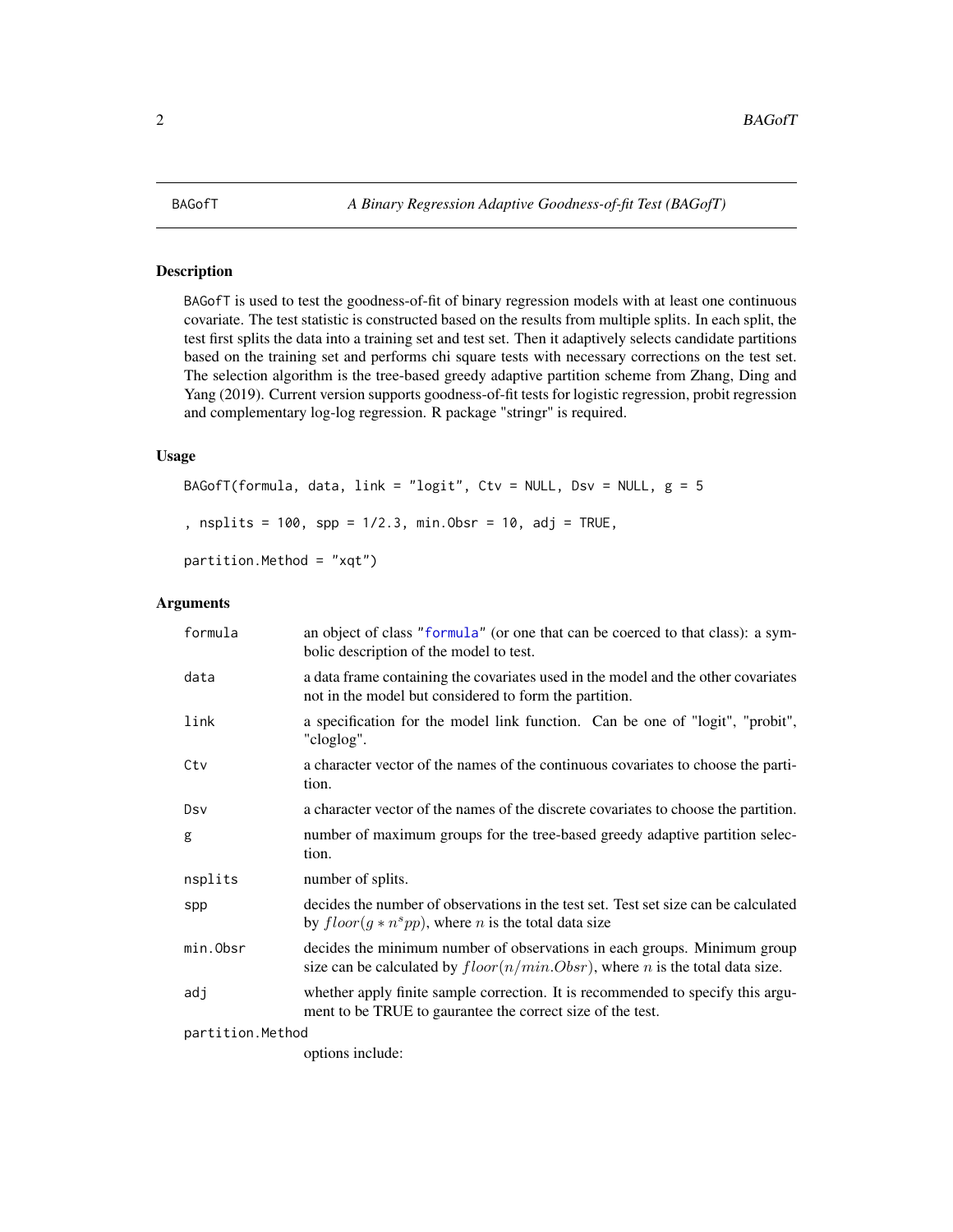"xqt" (using the quantiles of the covariates specified in Ctv and the distinct values in Dsv to partition),

"neu\_fit" (using the fitted probabilities from neural network based on variables in Ctv and Dsv to partition, requires R package "nnet"),

"rf\_fit" (using the fitted probabilities from random forest based on variables in Ctv and Dsv to partition, requires R package "randomForest"),

"p\_fit" (using the fitted probabilities from the model to assess to partition, no need to specify Ctv and Dsv in this case).

#### Value

| p.dat               | the single split BAGofT p values from 'nsplits' number of splits. It is used to<br>construct the final test statistic 'test.stat'.                                                                                                                           |
|---------------------|--------------------------------------------------------------------------------------------------------------------------------------------------------------------------------------------------------------------------------------------------------------|
| test.stat           | the value of the test statistic. Calculated from the median of 'p.dat' from 'nsplits'<br>number of splits.                                                                                                                                                   |
| p.value             | the p value of the 'test.stat' compared to $N(0.5, 1/12nsplits)$ . The significance<br>level is 0.05. P value is less than 0.05 when 'test.stat' is less than the 0.05<br>quantile of $N(0.5, 1/12n splits)$ .                                               |
| chisq.dat           | the chi square statistics from 'nsplits' number of splits. It is used to construct an<br>alternative final test statistic 'test.stat3'.                                                                                                                      |
| p.value2            | compares the 'test.stat' to an alternative distribution $Beta((nsplits+1)/2, (nsplits+$<br>$1/2$ ). The significance level is 0.05. P value is less than 0.05 when test stat is<br>less than the 0.05 quantile of $Beta((nsplits + 1)/2, (nsplits + 1)/2)$ . |
| test.stat3          | an alternative final test statistic. Calculated by taking the average of the 'chisq.dat'<br>from 'nsplits' number of splits.                                                                                                                                 |
| p.value3            | compares 'test.stat3' to $N(g, 2g/nsplits)$ . The significance level is 0.05. P<br>value is less than 0.05 when 'test.stat3' is greater than the 0.95 quantile of<br>N(g, 2g/nsplits).                                                                       |
| maxgpCtList_Sum     |                                                                                                                                                                                                                                                              |
|                     | counts number for each covariates in Ctv and Dsv used to partition in the group<br>with the largest contribution in all nsplits number of splits. Available when<br>'partition.Method' = "xqt".                                                              |
| allgpCtList_Sum     |                                                                                                                                                                                                                                                              |
|                     | counts number for each covariates in Ctv and Dsv used to partition in all of<br>the groups in all nsplits number of splits. Available when 'partition. Method' =<br>"xqt".                                                                                   |
| singleSplit.results |                                                                                                                                                                                                                                                              |
|                     | a list containing details in each split. To check the elements inside, specify                                                                                                                                                                               |
|                     | singleSplit.results[[s]]\$chisq (chi square value in the s th split), singleSplit.results[[s]]\$p.value                                                                                                                                                      |
|                     | (p value in the s th split),                                                                                                                                                                                                                                 |
|                     | singleSplit.results[[s]]\$ngp (number of groups in the s th split),                                                                                                                                                                                          |
|                     | singleSplit.results[[s]]\$leafs (partition selected in the s th split),<br>singleSplit.results[[s]]\$contri (contribution of each group in the s th split. We                                                                                                |
|                     | get the unadjusted chi square after summing them up),                                                                                                                                                                                                        |
|                     | singleSplit.results[[s]]\$maxgup (the group with the largest contribution in the s<br>th split),                                                                                                                                                             |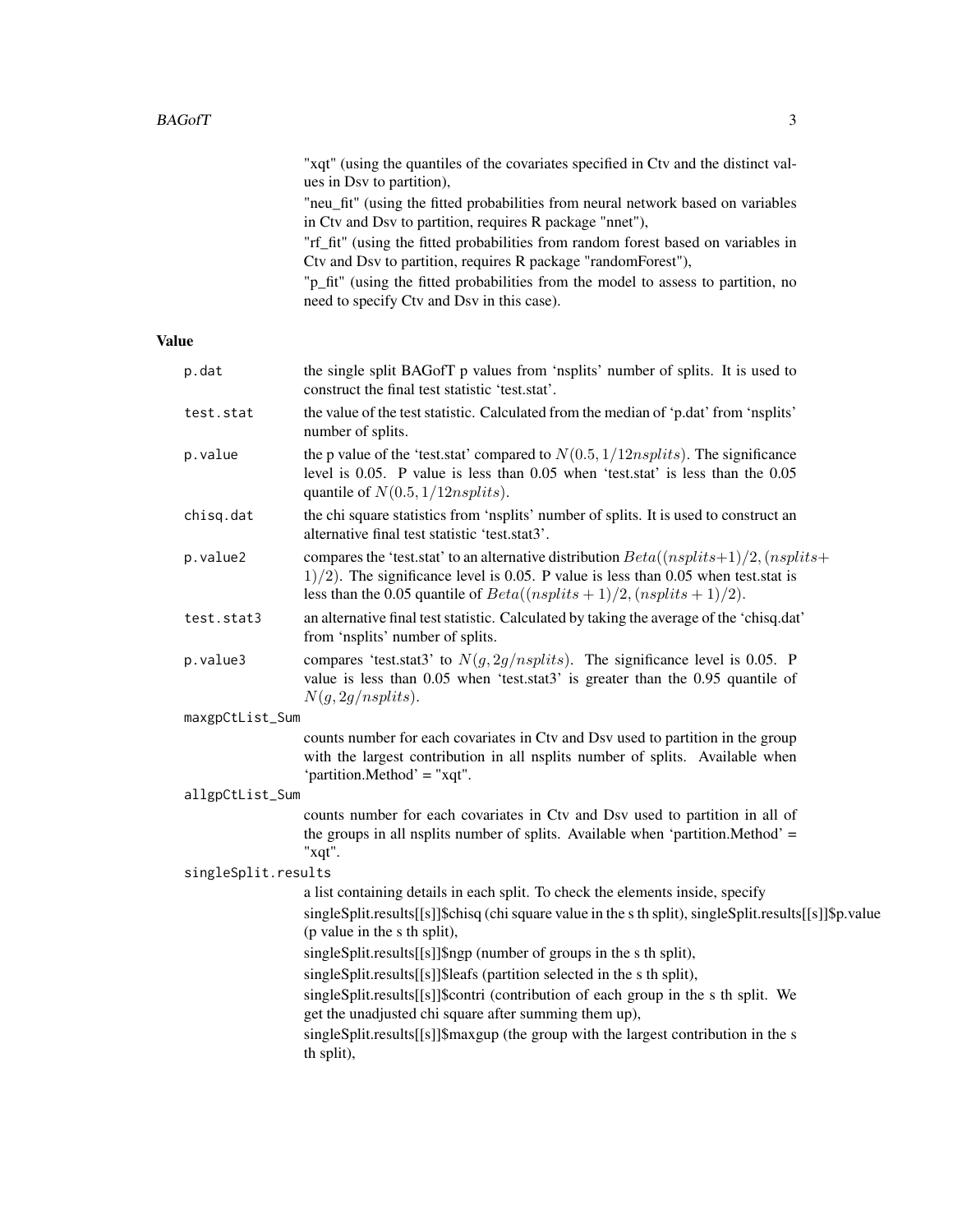singleSplit.results[[s]]\$maxgpCt (the count of each variables in Ctv and Dsv used in the group with largest contribution in the s th split),

singleSplit.results[[s]]\$maxgpCt (the count of each variables in Ctv and Dsv used in all of the groups in the s th split), singleSplit.results[[s]]\$maxleaf (details of the group with largest contribution in the s th split).

#### **References**

Zhang, Ding and Yang (2019) "A Binary Regression Adaptive Goodness-of-fit Test (BAGofT)" arXiv preprint arXiv:1911.03063 (2019).

#### **Examples**

```
# A simple example with 3 continuous covariates.
# The logistic regression model used to generate data contains 3
# covariates. We consider whether the model "y \sim x1 + x2" fits
# the data well conditional on x1, x2 and x3.
n \le -500x1dat <- runif(n, -6, 6)
x2dat \leftarrow rnorm(n, 0, sqrt(2.25))x3dat \leftarrow rchisq(n, 4)lindat <- x1dat * 0.267 + x2dat * 0.267 + x3dat * 0.5
pdat \leftarrow 1/(1 + exp(-lindat))
ydat \leftarrow \text{apply}(pdat, function(x) rhinom(1, 1, x))dat \leq data.frame(y = ydat, x1 = x1dat, x2 = x2dat,
              x3 = x3dat)test1 <- BAGofT(y \sim x1 + x2, data = dat,
     Ctv = c("x1", "x2", "x3"))# show the diagnosis. It indicates probably we miss
# the main effect of x3.
print(test1$maxgpCtList_Sum)
## Not run:
# An example with 6 continuous covariates and 1 discrete
# covariate. The logistic regression model used to generate
# data contains a 4th order term of x7.
# We consider whether the model
# "y ~ x1 + x2 + x3 + x4 + x5 + x6 + x7" fits the data well
# conditional on all of these covariates.
n \le -500
```

```
x1dat \leftarrow runif(n, -3, 3)
```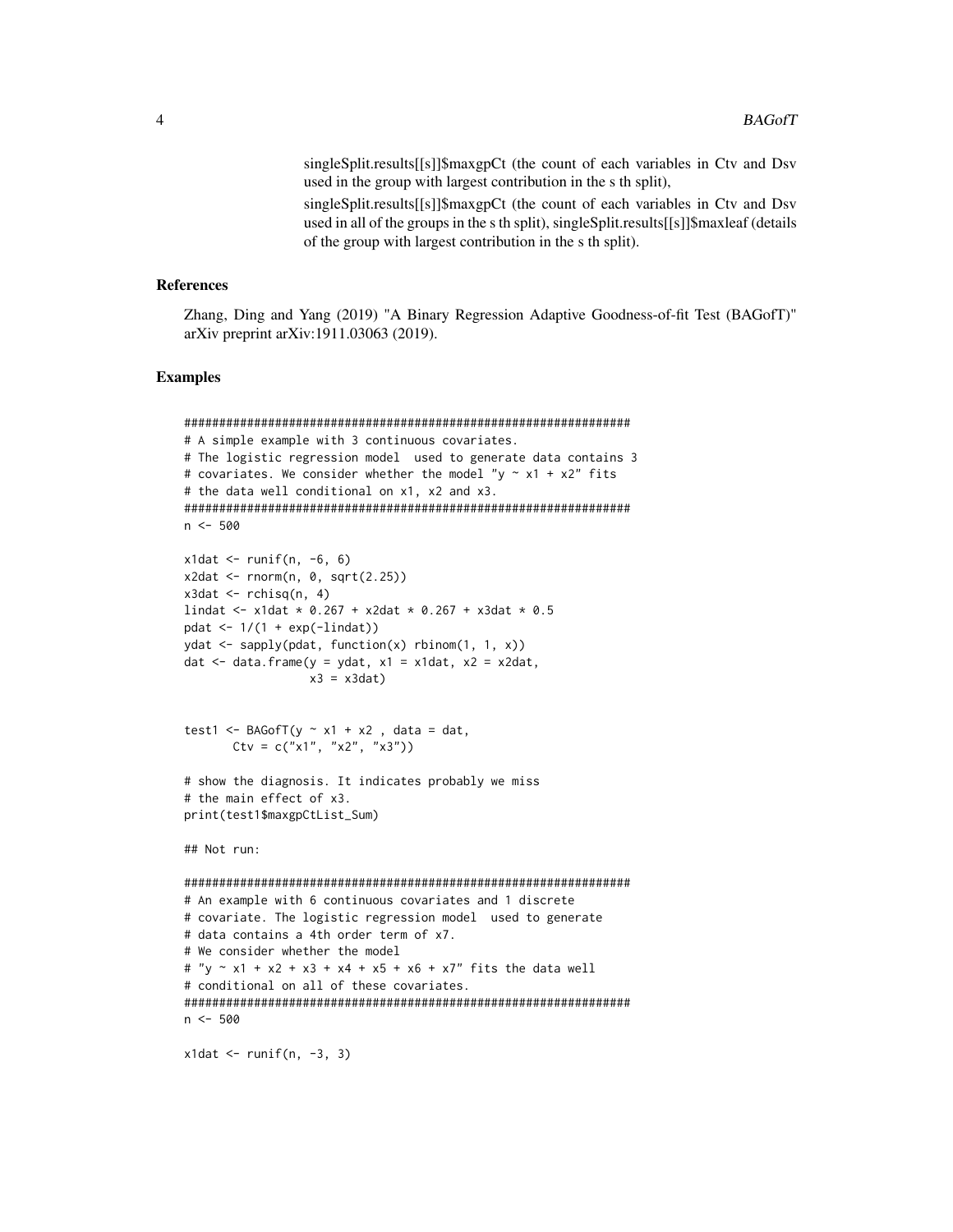#### $BAGofT$  5

```
x2dat \leftarrow runif(n, -3, 3)x3dat < -rnorm(n, 0, sqrt(2.25))x4dat < -rnorm(n, 0, sqrt(2.25))x5dat \leftarrow rchisq(n, 8)
x6dat <- rbinom(n, 1, 0.5)
x7dat \leftarrow rnorm(n, 0, sqrt(4))lindat \le x1dat * 0.3 +
  x2dat * 0.3 + x3dat*0.1 + x4dat*0.2 + x5dat*0.2 + (x6dat-0.5) * 0.3 + x7dat*0.3 +
  x7dat^4*3
pdat \leftarrow 1/(1 + exp(-lindat))
ydat <- sapply(pdat, function(x) rbinom(1, 1, x))
dat <- data.frame(y = ydat, x1 = x1dat, x2 = x2dat,
                  x3 = x3dat, x4 = x4dat, x5 = x5dat,x6 = x6dat, x7 = x7dat)# BAGofT that generates partitions by quantiles of covariates in Ctv and distinct values in Dsv
test2 <- BAGofT(y ~ x1 + x2 + x3 + x4 + x5 + x6 + x7, data = dat, link = "logit",
         Ctv = c("x1", "x2", "x3", "x4", "x5", "x7"), Dsv = c("x6"),
         g = 5, nsplits = 100, spp = 1/2.3,
         min.0bsr = 10, adj = TRUE, partition.Method = "xqt")
# BAGofT that generates partitions by quantiles of fitted probabilities from neural network on
# covariates in Ctv and Dsv
test3 <- BAGofT(y ~ x1 + x2 + x3 + x4 + x5 + x6 + x7, data = dat, link = "logit",
         Ctv = c("x1", "x2", "x3", "x4", "x5", "x7"), Dsv = c("x6"),
         g = 5, nsplits = 100, spp = 1/2.3,
         min.Obsr = 10, adj = TRUE, partition.Method = "neu_fit")
# BAGofT that generates partitions by quantiles of fitted probabilities from random forest on
# covariates in Ctv and Dsv
test4 <- BAGofT(y ~ x1 + x2 + x3 + x4 + x5 + x6 + x7, data = dat, link = "logit",
         Ctv = c("x1", "x2", "x3", "x4", "x5", "x7"), Dsv = c("x6"),
         g = 5, nsplits = 100, spp = 1/2.3,
         min.Obsr = 10, adj = TRUE, partition.Method = "rf_fit")
# BAGofT that generates partitions by quantiles of fitted probabilities from model to assess
test5 <- BAGofT(y ~ x1 + x2 + x3 + x4 + x5 + x6 + x7, data = dat, link = "logit",
         g = 5, nsplits = 100, spp = 1/2.3,
         min.Obsr = 10, adj = TRUE, partition.Method = "p_fit")
# print the partition results from test with "xqt" in split 1
print(test1$singleSplit.results[[1]]$leafs)
```
## End(Not run)